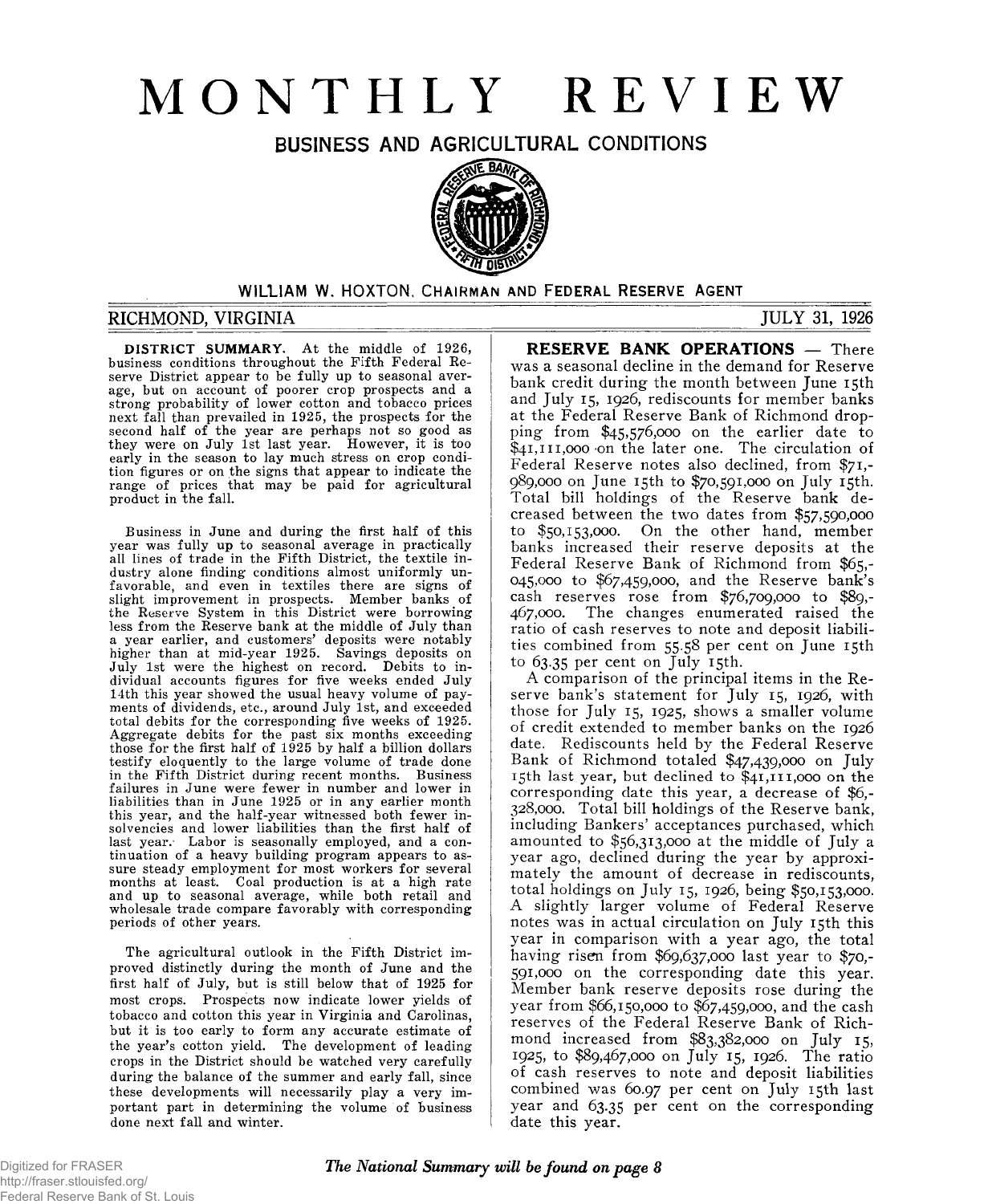# **CONDITION OF SIXTY-EIGHT REPORTING MEMBER BANKS IN SELECTED CITIES**

| <b>ITEMS</b>                              | July 14, 1926                            | June 16, 1926                            | July 15, 1925                            |  |
|-------------------------------------------|------------------------------------------|------------------------------------------|------------------------------------------|--|
| 1. Total Loans and Discounts (including)  | \$512,649,000                            | \$516,144,000                            | \$494,995,000                            |  |
| 2. Total Investments in Bonds and Securi- | 139,194,000                              | 132,815,000                              | 137,623,000                              |  |
| 3. Reserve Balance with Federal Reserve   | 41,017,000                               | 39,742,000                               | 40,999,000                               |  |
|                                           | 14.109,000<br>378,285,000<br>209,082,000 | 13,547,000<br>365,036,000<br>207,029,000 | 14,155,000<br>357,881,000<br>204,352,000 |  |
| 7. Borrowed from Federal Reserve Bank     | 14,345,000                               | 15.346,000                               | 18,366,000                               |  |

The chief items of condition for sixty-eight regularly reporting member banks are shown in the accompanying table, three dates being included to allow for comparison of the latest available figures, those of July 14, 1926, with those of June 16, 1926 and July 15, 1925, the preceding month and the preceding year, respectively. It should be understood that the figures shown reflect conditions as of the report dates only, and are not necessarily the highest or lowest figures that occurred during the interval between the dates.

Changes in the condition of the reporting banks between June 16th and July 14th, both this year, were relatively slight, but indicated some decrease in the demand for credit at the reporting banks during the month. Total loans to customers declined from \$516,144,000 on June 16th to \$512,649,000 on July 14th, and the banks reduced their borrowing at the Reserve Bank from \$15,346,000 to \$14,- 345,000. At the same time holdings of investments in bonds and securities rose from \$132,815,000 to \$139,194,000, and the reserve deposits of the reporting banks at the Federal Reserve Bank of Richmond increased from \$39,742,000 to \$41,017,000. Cash in vaults also gained during the month under review, rising from \$13,547,000 on June 16th to \$14,109,000 on July 14th. Improvement in the financial status of the reporting banks' customers is indicated by material gains in deposits, demand deposits rising from \$365,036,000 on June 16th to \$378,285,000 on July 14th, and time deposits rising from \$207,029,000 to \$209,082,000 between the same dates.

In comparison with the condition figures as of July 15, 1925, those for July 14, 1926, show an increase in total loans to customers from \$494,995,000 to \$512,649,000, but between the two dates borrowing at the Reserve bank by the sixty-eight reporting banks declined from \$18,366,000 to \$14,345,- 000; investments in bonds and securities rose from \$137,623,000 to \$139,194,000; reserve balances with the Reserve bank increased from \$40,999,000 to \$41,017,000; and both demand and time deposits increased, the former rising from \$357,881,000 on July 15, 1925, to \$378,285,000 on July 14, 1926, and the latter rising from \$204,352,000 to \$209,082,000 during the same period. Cash in the vaults of the reporting banks remained practically the same, decreasing from \$14,155,000 last year to \$14,109,000 this year.

**SAVINGS DEPOSITS**—At the close of business June 30, 1926, total deposits in fourteen mutual savings banks in Baltimore amounted to \$155,264,025, the highest figure on record and more than \$5,000,000 above the total of \$150,220,063 on deposit in the same institutions on June 30, 1925. Sixtyeight regularly reporting member banks located in thirteen Fifth District cities also reported record savings deposits at the middle of July, aggregate time deposits of \$209,082,000 at the close of business July 14, 1926, comparing with time deposits of \$204,352,000 on July 15, 1925.

# **DEBITS TO INDIVIDUAL ACCOUNTS**

The accompanying table shows total debits to individual, firm and corporation accounts in the clearing house banks of twenty-three trade centers in the Fifth Federal Reserve District during three periods of five weeks each, and in addition the table this month shows semiannual totals in the several reporting cities for the first half of 1926 in comparison with corresponding figures for the first half of 1925. The figures for the latest available five weeks period, ended July 14th, may be compared with those reported for the preceding five weeks ended June 9th this year and with those of the corresponding five weeks ended July 15, 1925.

Aggregate debits of \$1,671,005,000 in the reporting banks during the five weeks ended July 14th show a seasonal increase over the total of \$1,517,919,000 reported for the preceding like period, ended June 9th, the semiannual and quarterly payments occuring on and around July 1st increasing debits totals materially. Nineteen of the twenty-three cities reported higher figures for the more recent five weeks.

In comparison with the corresponding five weeks in 1925, ended July 15th, when debits totaling \$1,599,377,ooo were reported, the total of \$1,671,005,000 for the five weeks ended July 14, 1926, shows an increase of \$71,628,000, sixteen of the twenty-three cities showing higher figures this year. Most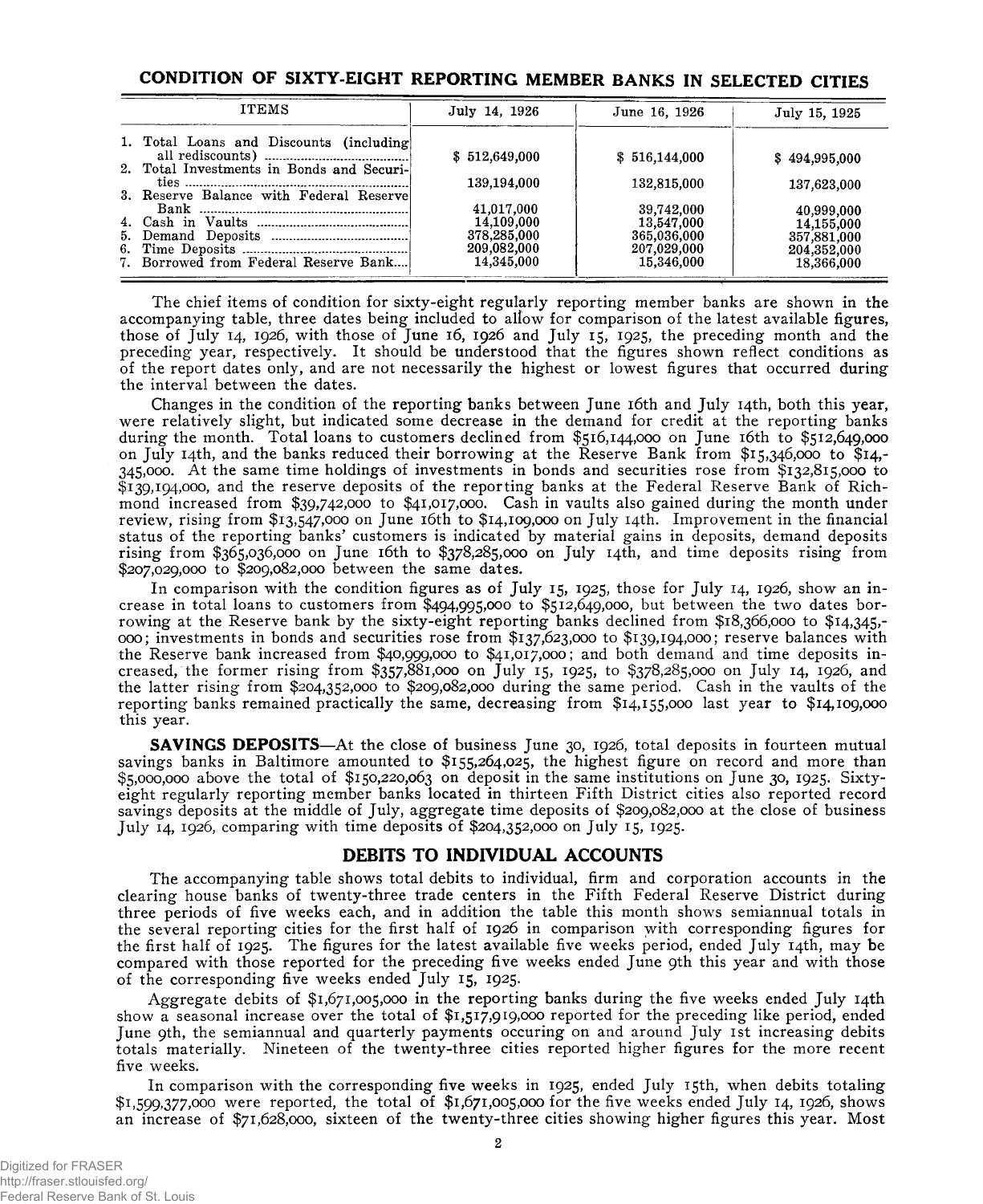|                           |                  | TOTAL DEBITS DURING THE FIVE WEEKS ENDED |                  | SEMIANNUAL TOTALS |                   |  |
|---------------------------|------------------|------------------------------------------|------------------|-------------------|-------------------|--|
| <b>CITIES</b>             | July 14, 1926    | June 9, 1926                             | July 15, 1925    | 1926              | 1925              |  |
|                           | \$<br>47,365,000 | 46,434,000<br>\$                         | 36,170,000<br>\$ | 222,630,000<br>S. | 150,186,000<br>\$ |  |
| Baltimore, Md.            | 559,785,000      | 491,373,000                              | 532,174,000      | 2,628,144,000     | 2,436,728,000     |  |
| Charleston, S. C. $\dots$ | 28,710,000       | 31,468,000                               | 24.834.000       | 163,927,000       | 158,338,000       |  |
| Charleston, W. Va.        | 43,651,000       | 40,398,000                               | 43,042,000       | 221,819,000       | 215.008,000       |  |
|                           | 56,446,000       | 56,366,000                               | 53,370,000       | 305,589,000       | 293,361,000       |  |
| Columbia, S. C.           | 19,774,000       | 22,870,000                               | 20,316,000       | 109,736,000       | 123,132,000       |  |
| Cumberland, Md.           | 12,410,000       | 10,744,000                               | 12,342,000       | 53,440,000        | 52,283,000        |  |
| Danville, Va.             | 11,344,000       | 9,431,000                                | 14,169,000       | 54,728,000        | 57,161,000        |  |
| Durham, N. C.             | 33,602,000       | 28,884,000                               | 27,712,000       | 159,229,000       | 135,715,000       |  |
| Greensboro, N. C.         | 30,884,000       | 29,449,000                               | 25,949,000       | 162,100,000       | 137,484,000       |  |
| Greenville, S. C.         | 24,341,000       | 21,538,000                               | 26,314,000       | 143,472,000       | 141,744,000       |  |
| Hagerstown, Md.           | 12,859,000       | 11,543,000                               | 13,953,000       | 62.841.000        | 62,026,000        |  |
| Huntington, W. Va.        | 29,747,000       | 29,186,000                               | 30,345,000       | 153,940,000       | 161,660,000       |  |
| Lynchburg, $Va$ .         | 25,074,000       | 23,639,000                               | 25,061,000       | 126,681,000       | 118,773,000       |  |
| Newport News, Va.         | 15,046,000       | 11,746,000                               | 9.948,000        | 59,214,000        | 48,537,000        |  |
| Norfolk, Va.              | 91,628,000       | 85,226,000                               | 79,897,000       | 460.706,000       | 419,500,000       |  |
| Raleigh, N. C.            | 41,369,000       | 21,607,000                               | 64.011,000       | 163,897,000       | 205,888,000       |  |
| Richmond, Va.             | 160,376,000      | 141,325,000                              | 157,256,000      | 813,591,000       | 786,472,000       |  |
| Roanoke, Va.              | 35,081,000       | 33,533,000                               | 31,240,000       | 168,712,000       | 152,966,000       |  |
| Spartanburg, S. C.        | 15,903,000       | 16,788,000                               | 16,936,000       | 91,643,000        | 94,805,000        |  |
| Washington, D. C.         | 308,697,000      | 288,707,000                              | 296,226,000      | 1,471,637,000     | 1,383,460,000     |  |
| Wilmington, N. C.         | 21,937,000       | 22,090,000                               | 20,078,000       | 130,500,000       | 124,236,000       |  |
| Winston-Salem, N. C.      | 44,976,000       | 43,574,000                               | 38,034,000       | 233,901,000       | 200,026,000       |  |
| Totals                    | \$1,671,005,000  | \$1,517,919,000                          | \$1,599,377,000  | \$8,162,077,000   | \$7,659,489,000   |  |

of the declines were in cities in which textile mills are located, and restricted operations with lower prices for both cotton and cloth or yarn probably accounted for a considerable part of several decreases in debits.

Total debits for the first half of 1926 amounted to \$8,162,077,000, exceeding the total of \$7,659,- 489,000 reported for the first half of 1925 by slightly more than half a billion dollars, which shows clearly greater activity in general business in the Fifth District during recent months. The increase this year is the more striking when it is remembered that the 1925 figures were in themselves considered high, and also in view of the fact that wholesale price levels, particularly for cotton, tobacco and textile products, were lower during the past six months than in the first half of 1925.

**BUSINESS FAILURES**—Dun's Review for July 3rd, in commenting on the business failure record for June and the half year in comparison with the corresponding month and half-year in 1925, says, "The insolvency record for the month of June, which closes both the second quarter and the half-year, is distinctly encouraging. Not only are the 1,708 commercial failures reported for June less than those for any month since last November, but last month's liabilities, \$29,407,523, are the smallest for all months back to September 1923. Comparing with the high point of the current year, reached in January, the June returns show a numerical reduction of about 25.5 per cent and a decrease in the indebtedness of more than 32 per cent. The falling off from the 1,745 defaults of June 1925, is only a little over 2 per cent, but the liabilities for last month are nearly 20 per cent below the aggregate of \$36,701,496 in June last year.

Failures during the half-year, as to number, were practically the same as in the first six months of 1925, but the indebtedness involved for this year to date is very much less than in any first halfyear period since 1920. Failures numbering 11,476, with liabilities of \$209,898,501, for the past six months, compare with 11,420 failures and \$239,398,450 in liabilities during the corresponding period last year. Going back to 1915, there were only two years, 1922 and 1915, the latter the year following the beginning of the war in Europe, when commercial defaults in the United States during the first half of the year were larger in number than for the last six months. The increase, however, in the last three years has only been on a par with the gain in the number of business concerns. The very marked improvement as to the amount of liabilities shown for the last half year is most gratifying."

Examining the figures for the Fifth Reserve District, June's 96 failures were the lowest for any month since last November, and compared favorably with 116 failures in June last year. Liabilities in June totaling \$1,719,126 were below those of any other month this year, and also were lower than in June 1925, when they were \$2,196,548. The first half of 1926 witnessed 772 insolvencies in the Fifth District, with liabilities of \$14,367,247, compared, with 792 failures with \$20,388,341 of liabilities in the first half of 1925.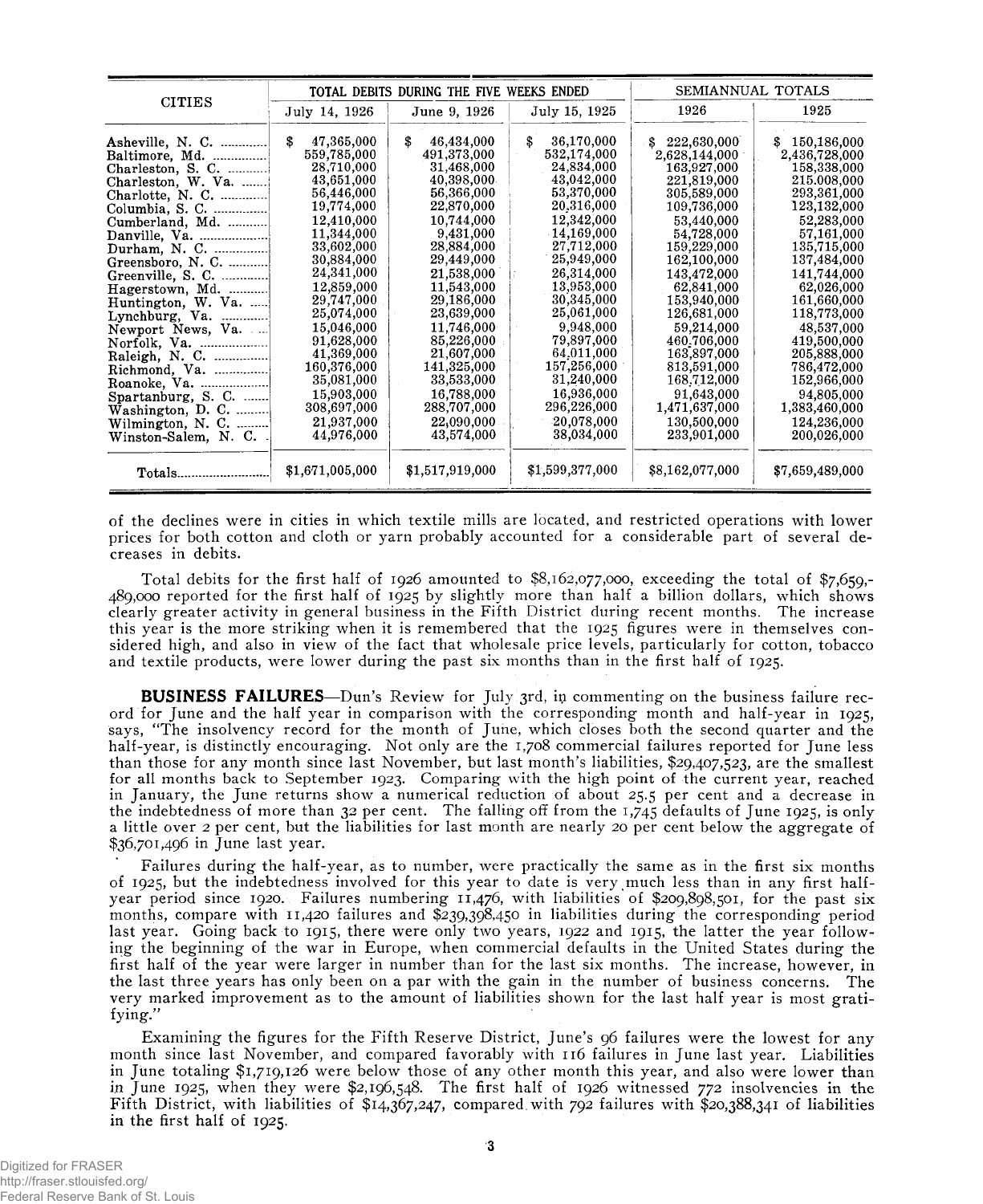**LABOR**—No changes of importance were noted in labor circles during the past two months. Workers are seasonally employed, with a moderate surplus in nearly all cities, but there does not appear to be any exceptionally large number of unemployed workers anywhere in the Fifth District. There has recently been a considerable amount of shifting of labor from city to city in an effort to get work on big projects just getting under way, and some contractors report trouble in keeping their men on jobs nearly completed. More favorable weather for farm work since the middle of June has increased the demand for agricultural workers, but the number of hands is adequate to meet all pressing needs. Perhaps the best evidence of the extent of the demand for labor is the continuation of high wage scales in all lines of work.

**COAL**— The daily production of bituminous coal, in accordance with seasonal trends, has been gradually increasing since the first of May, and during the week ended July ioth averaged 1,658,000 net tons per day, the highest average since the middle of March. Total production during the first 161 working days of 1926, to July ioth, amounted to 280,157,000 net tons, a figures exceeded only once during the past seven years for the corresponding period of the year. West Virginia continued to lead the country in total output during June and the first half of July.

The weekly rate of production of anthracite coal since February has exceeded that of 1925, but total output during the present calendar year to July ioth amounted to only 38,697,000 net tons, approximately 7,800,000 tons less than during the corresponding period last year. The lower production this year is due to the strike of the miners last winter, of course, rather than to any material decrease in demand for anthracite fuel.

Retail yards are adequately supplied with all grades of coal to meet customer demand. Many yards advanced prices slightly on July 1st.

**TEXTILES**— Restrictions in operating time at textile mills in the Fifth District did not spread further during June, of cotton consumption during that month is indicative of the rate of operations. Cotton consumed in the three textile manufacturing states of the District during June this year totaled 212,398 bales, of which North Carolina mills used 117,256 bales, South Carolina mills 85,476 bales, and Virginia mills 9,666 bales. In the longer month of May the Fifth District mills consumed 209,204 bales and in June 1925 used 197,998 bales. There has yet been little increase in orders for cloth or yarn, but the Southern Yarn Spinners Association reports inquiries for yarn in considerable quantities as more prevalent than for some time past. The recent fluctuations in the cotton market have had little effect upon yarn prices, but have influenced buyers to await more stable conditions. Spinners' prices are reported firm, with some recent advances listed. Stocks of yarn in dealers' hands and at mills appear to be small. Complaints of small profits continue to reach us in our correspondence with mill executives.

**COTTON**— Spot cotton prices in the Carolinas fluctuated back and forth through a range of approximately half a cent between the middle of June and the middle of July, all weekly average prices in that period being below 17 cents. In our June 30th Review we quoted the average price paid for middling cotton in the Carolinas during the week ended June 12th as 16.97 cents. The weeks ended June 19th and June 26th averaged 16.62 cents and 16.64 cents, respectively. The first week in this month, ended July 3rd, averaged 16.46 cents, but the two weeks ended July ioth and 17th averaged 16.78 and 16.82 cents, respectively, the slight rise probably being due to some fear of weevil and flea damage. The coton flea is a new pest this year over most of the cotton belt, and it is problematical as to how destructive it may be, but at least it is a disturbing factor at the present moment.

The Census Bureau's cotton consumption report for June, issued on July 14th, showed 518,504 bales used in American mills during the month, in comparison with 516,758 bales consumed in May 1926 and 494,083 bales used in June last year. Total consumption during the elevent elapsed months of the present cotton year— August 1, 1925, to June 30, 1926— totaled 5,930,069 bales, compared with 5,- 709,491 bales used during the corresponding eleven months of the preceding year. Cotton on hand at manufacturing establishments on June 30, 1926, amounted to 1,267,796 bales, compared with 1,449,932 bales held on May 31st this year and 1,126,127 bales held at the end of June last year. Bales in public warehouses and compresses numbered 2,407,816 at the end of June this year, 2,964,824 at the end of May, and 759,350 on June 30, 1925. Exports of cotton in June totaled 346,774 bales, compared with 419,459 bales sent abroad in May 1926 and 217,786 bales exported in June last year. Exports during the eleven months of the present cotton year totaled 7,789,089 bales, compared with 7,993,408 bales shipped out of the country during the eleven months ended June 30, 1925. Imports in June totaled 22,137 bales, compared with 13,626 bales in May 1926 and 19,957 bales in June 1925, while total imports during the past eleven months amounted to 313,537 bales, in comparison with 303,401 bales imported during the corresponding period of the previous year. Active spindles in June 1926 numbered 31,770,900, in May this year 32,267,410, and in June last year 32,287,564.

Cotton consumption in the cotton growing states totaled 365,467 bales in June, 363,475 bales in May, and 337,768 bales in June 1925, while spindles active in cotton growing states numbered 17,007,-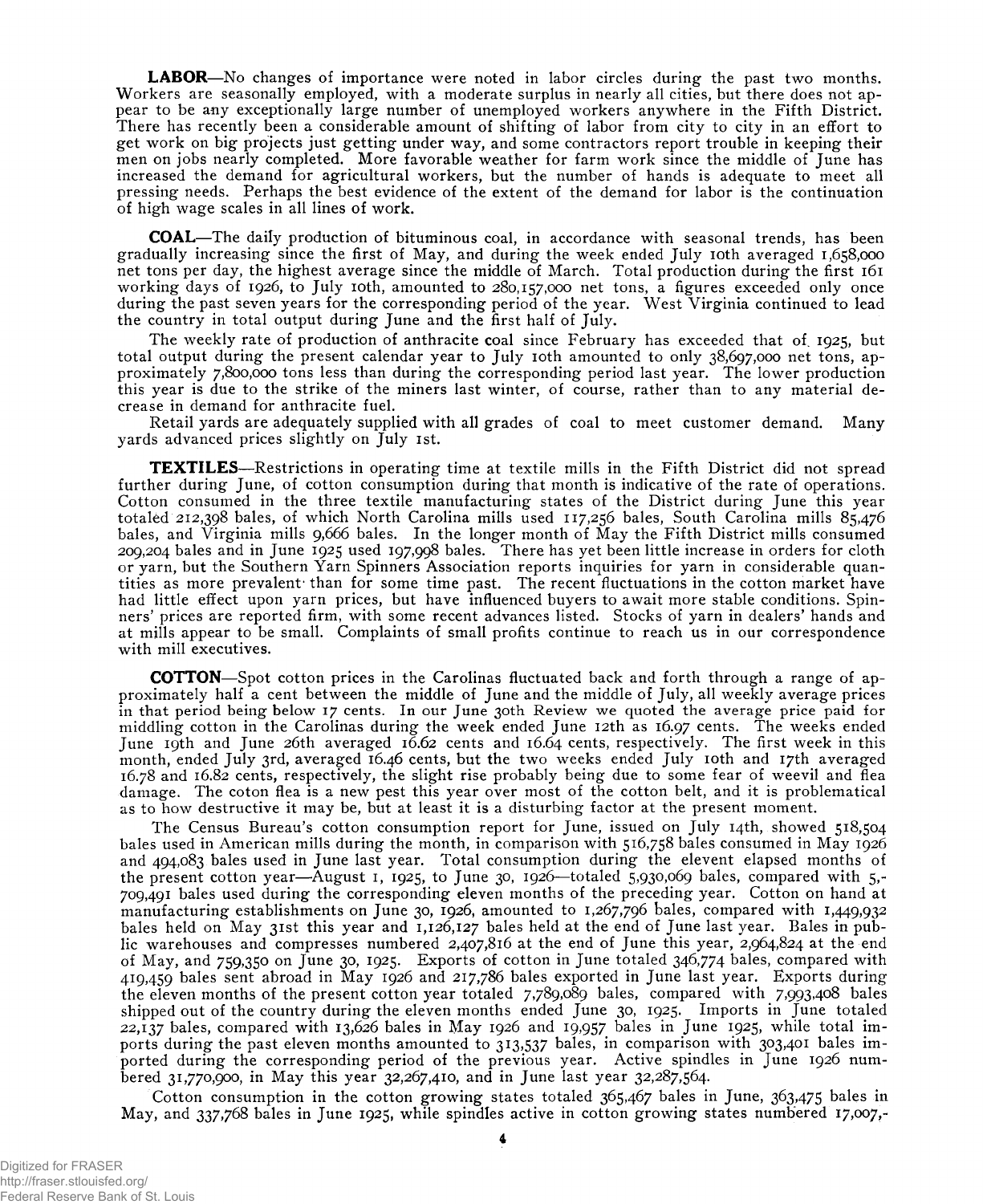458 in June, 17,048,474 in May, and 16,760,756 in June 1925, The; number of spindles active in the cotton producing states in June was larger than the number active in June 1925, contrary to the case in other textile manufacturing sections.

On July 2nd the Department of Agriculture issued its first condition report on this year's cotton crop. As of June 25th, the report estimated the condition at 75.4 pef cent of a normal, in comparison with 75.9 per cent on the same date in 1925 and a ten year average of 73.5 per cent. On the estimated acreage of 48,898,000 acres, indications on June 25th pointed to a crop between 13,726,000 bales and 16.294.000 bales, probably around 15,635,000 bales. This year the Department will give three estimates of production on each report date, one the usual figure based on all available data at the time the estimate is made, and two others showing the highest production or the lowest production probable if weather conditions from the report date to the end of the season are as favorable as those of 1924 and 1925 or as unfavorable as those of 1921, 1922 and 1923. The condition of this year's crop in the Fifth District on June 25th was considerably lower than on the same date in 1925, South Carolina averaging 55 per cent in comparison with 70 per cent a year earlier, North Carolina averaging 63 per cent compared with 77 per cent last year, and Virginia averaging 62 per cent compared with 83 per cent in 1925. The crop has improved in all three Fifth District states since June 25th, however, rains having fallen throughout the District and especially in the Piedmont counties of the Carolinas where a serious drought was being felt late in June.

Virginia's acreage in cotton this year is 93 per cent of the 1925 acreage, but the South Carolina acreage this year is 103 per cent of the 1925 acreage and the North Carolina acreage is 101 per cent of that planted in cotton last year.

**AGRICULTURAL NOTES**—MARYLAND wheat improved greatly during June, and the July 1st estimate of production for 1926 was 9,614,000 bushels compared with 10,290,000 bushels grown in 1925 and a five year average of 9,535,000 bushels, Corn, on the other hand, is poor and a very short crop is expected, production of 19,849,000 bushels indicated by the July 1st condition comparing with  $25$ -560.000 bushels in 1925 and a five year average of 23,655,000 bushels. Corn in Maryland got a late start, stalks are for the most part small and irregular, and cut worms are doing considerable damage. Tobacco prospects indicate a probable production of 25,232,000 pounds this year in comparison with 24,690,000 pounds in 1925 and 21,442,000 pounds the five years average. Plants were handicapped by the long dry spell, but recent rains have brightened prospects considerably, Maryland fruit prospects are described by the Agricultural Statistician of the State as "Uniformly good". Apple prospects on July 1st indicate a yield of 2,840,000 bushels compared with 1,870,000 bushels last year and a five year average of 1,541,000 bushels. Peaches promise a production of 560,000 bushels compared with 240,000 bushels gathered in 1925, and pears are expected to yield 378,000 bushels against 280,000 bushels last year. The July 1st condition of sweet potatoes indicate a yield of 1,444,000 bushels compared with 1,290,000 bushels in 1925 and 1,202,000 bushels average for the past five years. The acreage planted in potatoes is approximately 2,000 acres larger than last year, however, which accounts for the prospective increase in yield. Weather conditions have been too dry and cool for the crop, and the present condition is 5 points below average. Hay prospects in Maryland are mostly poor and pastures are only fair. The weather has been unfavorable for grasses and hay crops, Clover is reported a near failure.

THE VIRGINIA Crop Reporting Service reports great improvement in the wheat crop, excellent prospects for apples, unusually light yields of hay, and low condition of pastures as the outstanding features of the July 1st crop analysis. The mid-month report, however, issued on July 19th, states that all crop improved during the first half of July. Rain during the last ten days of June broke the drought in most sections. The wheat yield is turning out better than was expected, and the quality of the wheat is especially good. Corn has made splendid progress and with favorable weather to the end of the season the year's production now appears likely to be above the average. Tobacco has grown rapidly, and topping has commenced in the Southern part of Virginia, but the crop is still backward and fields are quite irregular. Growers do not expect an average yield this year. The hay crop is one of the lightest ever grown in the State, but weather conditions for cutting and curing have been favorable. A large acreage has been planted in late hay crops, and if weather is favorable the rest of the season these crops will supply a large quantity of feed. Most of the early potato crop has been shipped. Yields were very poor and in recent weeks prices were so low that the season has not been very profitable to the growers. Large plantings of late potatoes have been made. Peanuts are backward in growth, but improved considerably during the past two weeks. Some peanut fields are grassy. All fruit crops were greatly benefitted by the recent rains. Prospects for apples continue to be exceptionally good. The fruit is beginning to develop size and apparently shows no bad effects from the drought. Peaches are light, except in commercial orchards, but the fruit is sizing up well and early, varieties are ripening.

NORTH CAROLINA corn and wheat crops are unusually good, according to the Agricultural Statistician, and prospects for good yields are favorable. The early potato crop is much below aver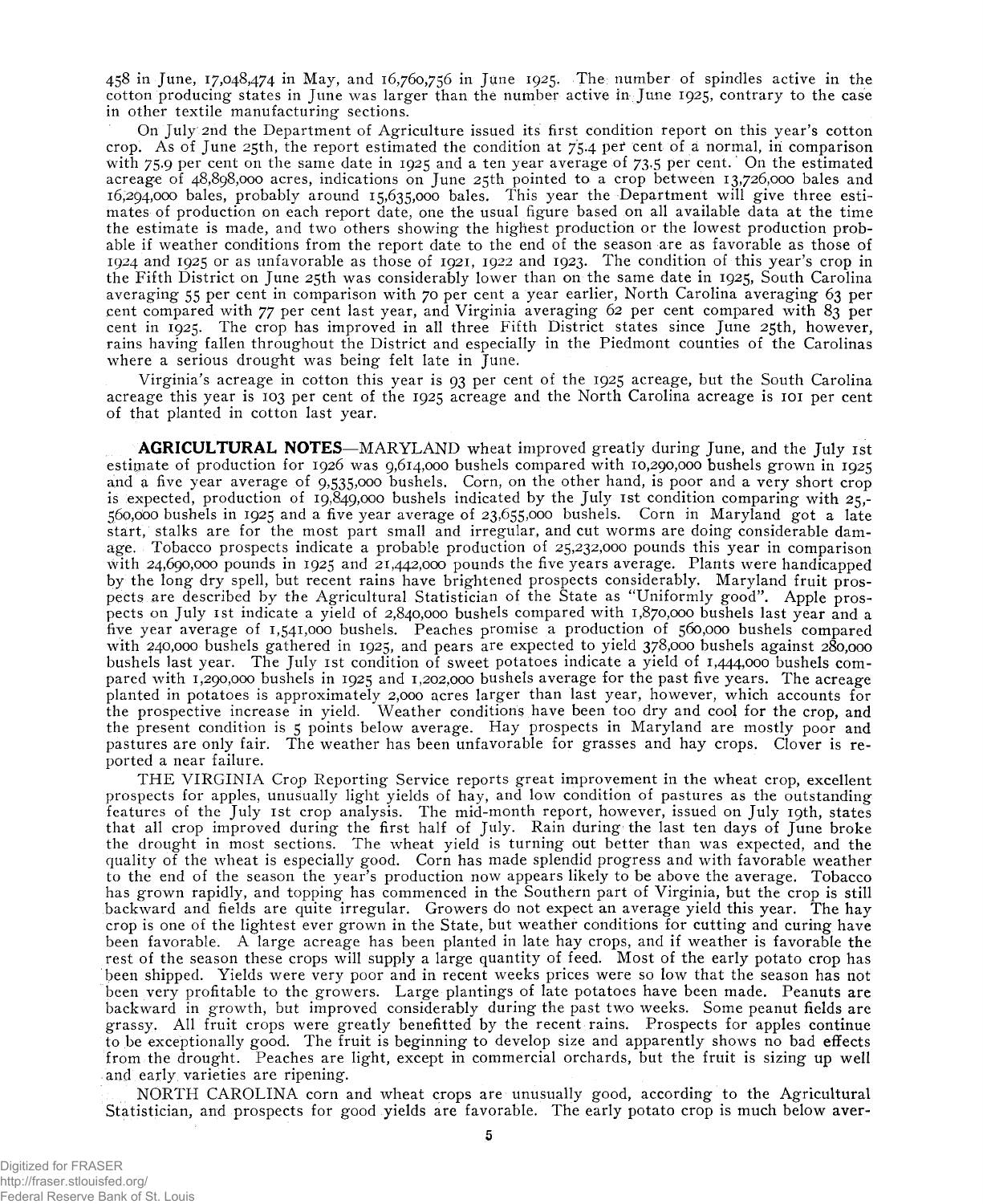age in yield per acre, but a larger acreage approximately balances the lower condition of the crop. Sweet potatoes are considerably below last year in condition, but favorable weather may largely remedy this situation. With practically the same acreage and a July ist condition of 66 per cent compared with 81 per cent a year earlier, North Carolina's tobacco crop promises a distinctly lowered yield under that of 1925. Present stands are about 81 per cent normal. Grasses and hay crops have developed wonderfully since June 20th, when rains fell over most of the State, and at present are nearly up to normal. A considerable increase in acreage is reported for soy beans and cowpeas.

SOUTH CAROLINA wheat and oats produced the highest per acre yields this year on record for that State, and corn prospects on July ist were better than those of last year. The tobacco crop acreage is 5 per cent smaller this year than in 1925, and the condition of 60 per cent compares unfavorably with 82 per cent on July ist a year ago. Nearly all crop condition percentages on July ist this year were lower than those of July 1, 1925, but the prospects for this season were better than they were on June ist, due to the rain late in that month. Rains fell throughout most of the State during the first half of July, and crops probably improved somewhat further since the latest available official figures were issued. The South Carolina tobacco markets are scheduled to open on August 9th. which is later than is customary.

|          |                                        |                       | <b>Premits Issued</b> |                 |           | New Construction               |                        |                       | Alterations       | Per Cent<br>Increase or<br>Decrease<br>of |                                  |                                                                  |
|----------|----------------------------------------|-----------------------|-----------------------|-----------------|-----------|--------------------------------|------------------------|-----------------------|-------------------|-------------------------------------------|----------------------------------|------------------------------------------------------------------|
| ż        | <b>CITIES</b>                          |                       | Repairs<br>New        |                 |           |                                | of<br>Total            | Increase              | ż                 |                                           |                                  |                                                                  |
|          |                                        | 1926                  | 1925                  | 1926            | 1925      | 1926                           | 1925                   | 1926                  | 1925              | <b>Valuation</b>                          | or<br>Decrease                   |                                                                  |
| 2        | Baltimore, Md<br>Cumberland, Md        | 620<br>25             | 674<br>33             | 1.375<br>5      | 12        | $1,172$ \$ 3,610,428<br>90.771 | \$3,780,480<br>111,004 | $833,520$ \$<br>1,420 | 648,480<br>15,777 | 14,988<br>s<br>34,590                     | 0.3%<br>27.3                     | 1                                                                |
| 3        | Frederick, Md                          | 34                    | 3                     | 10 <sup>1</sup> | 0         | 149.514                        | 6.250                  | 20,860                | $\bf{0}$          | 164.124                                   | 2626.0                           | 2                                                                |
| 4        | Hagerstown, Md                         | 28                    | 31                    | 16              | 16        | 71,405                         | 61,120                 | 9,232                 | 9.145             | 10,372                                    | 14.0                             | 3<br>$\overline{\mathbf{4}}$                                     |
| 5        | Danville Va                            | 15                    | 11                    | 7               | 11        | 104,829                        | 23,910                 | 2,590                 | 47,680            | 35,829                                    | 50.0                             |                                                                  |
| 6        | Lynchburg, Va                          | 39                    | 19                    | 29              | 22        | 138,120                        | 68,180                 | 10,766                | 40,775            | 39,931                                    | 36.6                             | $\frac{5}{6}$                                                    |
| 7        | Norfolk, Va.                           | 78                    | 59                    | 96              | 115       | 570,435                        | 291,605                | 37,682                | 55,195            | 261,317                                   | 75.4                             | 7                                                                |
| 8        | Petersburg, Va.                        | 4                     | 10                    | 11              | 9         | 8,950                          | 35,555                 | 4,950                 | 7,800             | $29,455$ —                                | 67.9                             | 8                                                                |
| 9        | Richmond, Va.                          | 146                   | 179                   | 78              | 94        | 686,130                        | 1,228,924              | 138,518               | 195,202           | 599,478<br>—                              | $-42.1$                          | 9                                                                |
| 10       | Roanoke, Va.                           | 96                    | 139                   | 41              | 48        | 353,940                        | 275,205                | 10,760                | 32,616            | 56,879                                    | 18.5                             | 10                                                               |
| 11       | Bluefield, W. Va                       | 20                    | 22                    | 7               | 5         | 41,925                         | 518,175                | 7,730                 | 850               | 469,370                                   | $-90.4$                          | 11                                                               |
| 12       | Charleston, W. Va.                     | 61                    | 34                    | 29              | 10        | 214,754                        | 73.200                 | 36.625                | 7.100             | 171,079                                   | 213.0                            | 12                                                               |
| 13       | Clarksburg, W. Va                      | 31                    | 22                    | 30              | 35        | 125,595                        | 53,800                 | 7.300                 | 6,520             | 72,575                                    | 120.3                            | 13                                                               |
| 14       | Huntington, W.Va.                      | 70                    |                       | $\bullet$<br>7  |           | 136,595<br>۰                   |                        | 3,650                 |                   |                                           |                                  | 14                                                               |
| 15       | Parkersburg, W.Va                      | 29                    | 27                    | 9               | 4         | 188.575                        | 98.680                 | 6.600                 | 3.300             | 94.195                                    | 93.3                             | 15                                                               |
| 16       | Asheville, N. C.                       | 109                   | 44                    | 65              | 59        | 989,470                        | 244.949                | 31,800                | 42,370            | 733,951                                   | 255.4                            | 16                                                               |
| 17       | Charlotte, N. C.                       | 54                    | 70                    | <b>16</b>       | 6         | 1.029.306                      | 408,285                | 44,150                | 23,500            | 641,671                                   | 148.6                            | 117                                                              |
| 18       | Durham, N. C.                          | 44                    | 54                    | 16              |           | 423.630                        | 255,260                | 9,400                 | 6,400             | 171,370                                   | 65.5                             | 18                                                               |
| 19       | Greensboro, N.C.                       | 75                    | 62                    | 30 <sup>1</sup> | 30        | 735,378                        | 301,625                | 14.493                | 13.140            | 435,106                                   | 138.2                            | 19                                                               |
| 20       | High Point, N.C                        | 76                    | 72                    | 15 <sup>5</sup> | 4         | 816,275                        | 364,275                | 19,850                | 1,305             | 470,545                                   | 128.7                            | 20                                                               |
| 21       | Raleigh, N. C                          | 46                    | 80                    | 4               | 11        | 357,175                        | 352,803                | 2,950                 | 13,450            | 6.128                                     | 1.7<br>$\overline{\phantom{a}}$  | 21                                                               |
| 22       | Salisbury, N. C                        | 6                     | 11                    | 8               | 14        | 13,240                         | 166,300                | 200                   | 4,505             | 157,365                                   | 92.1<br>$\overline{\phantom{0}}$ | 22                                                               |
| 23       | Wilmington, N.C.                       | 9                     | 16                    | 5 <sup>1</sup>  | 4         | 30,800                         | 81,500                 | 12,300                | 11,000            | 49,400                                    | 53.4<br>$\overline{\phantom{0}}$ | $\begin{array}{c} \n \overline{\mathbf{23}} \\ 24\n \end{array}$ |
| 24       | Winston-Salem, N. C.                   | 58                    | 62                    | 40              | 68        | 138,792                        | 226,091                | 13.735                | 78,350            | 151,914                                   | $-49.9$                          |                                                                  |
| 25       | Charleston, S. C.                      | 13                    | 20                    | 25              | 55        | 29,380                         | 186,171                | 8,685                 | 13,926            | 162,032                                   | $-81.0$                          | 25                                                               |
| 26       | Columbia, S. C.                        | 14                    | 15                    | 22              | 76        | 333,463                        | 52.900                 | 342,253               | 73.167            | 549,649                                   | 436.0                            | 26                                                               |
| 27       | Greenville, S. C                       | 12<br>35 <sub>5</sub> | 9                     | 24              | 21        | 71.750                         | 180,800                | 12,220                | 6.180             | 103,010<br>$\overline{\phantom{a}}$       | $-55.1$                          | 27                                                               |
| 28<br>29 | Spartanburg, S. C.<br>Washington, D.C. | 162                   | 22<br>230 I           | 24<br>444       | 26<br>459 | 127,187                        | 220,667                | 34.785                | 11.265<br>777.697 | 69,960<br>$-2,775,402$                    | 30.2                             | 28                                                               |
|          |                                        |                       |                       |                 |           | 5,520,385                      | 8.061.685              | 543,595               |                   |                                           | $-31.3$                          | 29                                                               |
|          | Totals   1,939                         |                       | 2,030                 | 2,481           |           | 2,393 \$16,971,602             | \$17,729,399           | \$2,218,969           | \$2,145,695       | $$ - 684,523$                             | 3.4%                             |                                                                  |

| BUILDING OPERATIONS FOR THE MONTHS OF JUNE 1926 AND 1925. |  |  |  |  |
|-----------------------------------------------------------|--|--|--|--|
|                                                           |  |  |  |  |

**\* Huntington's figures not included in totals.**

**—Denotes decrease**

**NOTE- The figures in the above table reflect the amount of work provided for in the corporation limits of the several cities, but take no account of suburban developments.**

The number of building permits for new construction issued in twenty-eight Fifth District cities in June totaled 1,939, with estimated valuation of \$16,971,602, compared with 2,061 permits and valuation of \$15,008,503 issued by the same cities in May this year and 2,030 permits and \$17,729,399 valuation for June 1925. Total valuation figures for both new and alteration or repair work totaled \$19,- 190,571 in June 1926 and \$19,875,094 in June 1925, a decrease this year of \$684,523, or 3.4 per cent. Sixteen of the twenty-eight reporting cities sent in higher total valuation figures for June this year than for June last year, increases of more than 100 per cent being reported by Frederick, Charleston, W. Va., Clarksburg, Asheville, Charlotte, Greensboro, High Point, and Columbia. Baltimore reported approximately the same valuation as in June last year, Richmond reported a decrease of over half a million dollars, and Washington reported a decrease of two and three-quarter million dollars.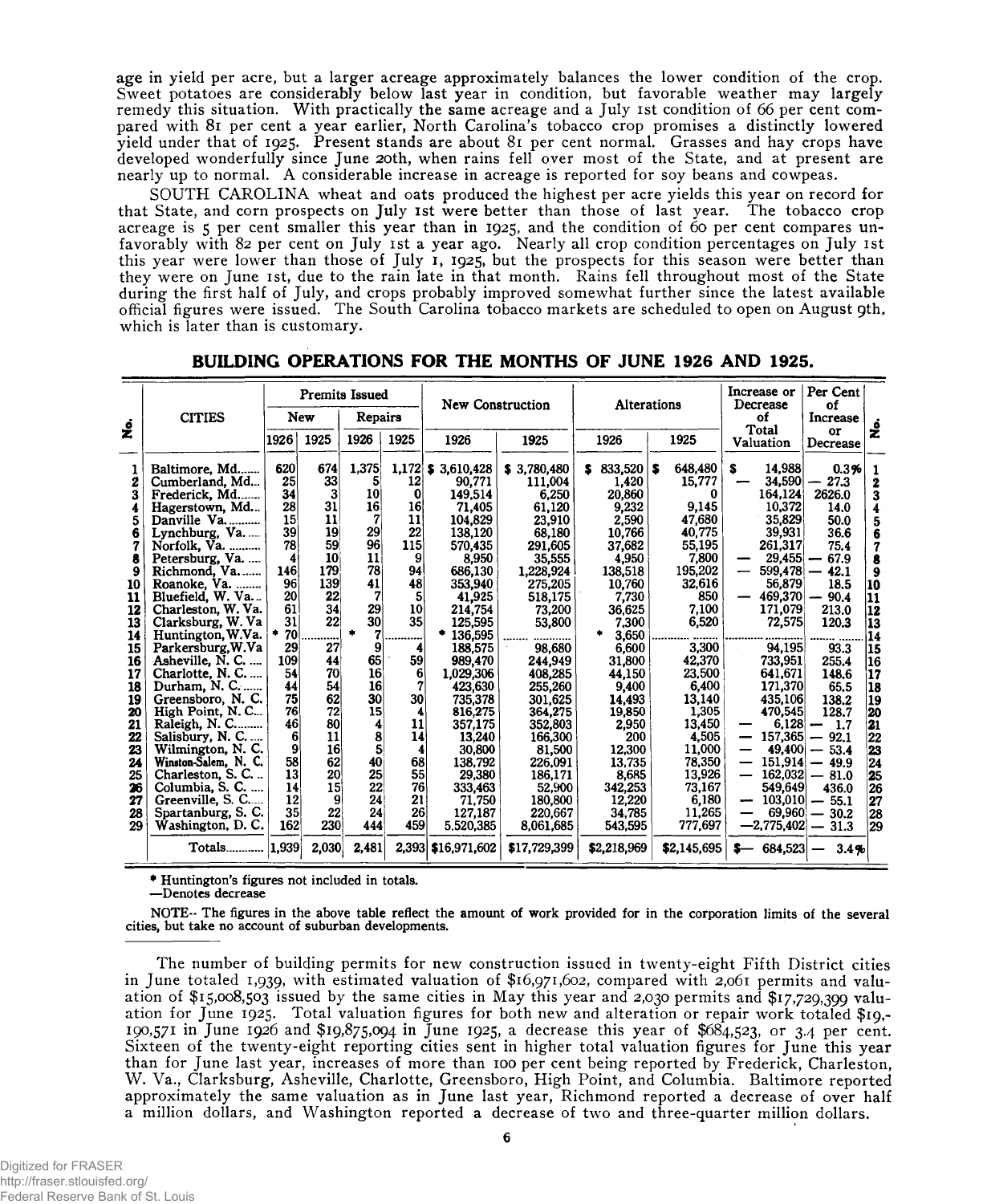#### **FIGURES ON RETAIL TRADE As Indicated By Reports from Thirty-One Representative Department Stores for the** Month of JUNE 1926

| Percentage increase in June 1926 sales over sales in June 1925:<br>Baltimore                                                         | Richard | Washington | Other Cities | District |
|--------------------------------------------------------------------------------------------------------------------------------------|---------|------------|--------------|----------|
| $-2.0$                                                                                                                               | 13.2    | .02        | 6.1          | .х       |
| Percentage increase in cumulative sales from January 1st through June, over sales during the corresponding six<br>months in $1925$ : |         |            |              |          |
| 1.0                                                                                                                                  | 4.0     | 6.5        | 4.1          | $3.6\,$  |
| Percentage increase in June sales over average June sales during the five years 1920-1924, inclusive:                                |         |            |              |          |
| $-6.2$                                                                                                                               | 39.0    | 11.7       |              | 5.5      |
| Percentage increase in stock on hand June 30, 1926, over stock on June 30, 1925:                                                     |         |            |              |          |
|                                                                                                                                      | 3.9     | 7.2        | -- 1.5       | $2.6\,$  |
| Percentage increase in stock on hand June 30, 1926, over stock on May 31, 1926:                                                      |         |            |              |          |
| $-4.6$                                                                                                                               | $-5.5$  | $-4.1$     | $-~3.7$      | $-4.4$   |
| Percentage of sales during June 1926 to average stock carried during that month:                                                     |         |            |              |          |
| 26.0                                                                                                                                 | 29.8    | 29.2       | 22.2         | 27.0     |
| Percentage of cumulative sales since January 1st to average stock carried during each of the six months:                             |         |            |              |          |
| 152.6                                                                                                                                | 160.2   | 166.1      | 134.0        | 156.0    |
| Percentage of outstanding orders on June 30th to total purchases of goods in 1925:                                                   |         |            |              |          |
| 5.6                                                                                                                                  | 3.4     | 7.8        | 4.5          | 6.1      |
| Percentage of collections in June to total accounts receivable on June 1st:                                                          |         |            |              |          |
| 23.9                                                                                                                                 | 27.8    | 39.1       | 31.0         | 28.4     |
| Departed to the contract of the contract of                                                                                          |         |            |              |          |

— Denotes decreased percentage.

Retail trade, as indicated by sales in thirty-one leading department stores in the Fifth Federal Reserve District, was eight-tenths of I per cent larger in June 1926 than in June 1925, and 5.5 per cent greater than average sales in June during the five years 1920-1924, inclusive. Total sales during the first half of 1926 exceeded sales during the first half of 1925 by 3.6 per cent.

Stocks on hand at the end of June, at retail prices, averaged 2.6 per cent above stocks a year ago but were 4.4 per cent less than stocks on May 31st this year, a seasonal decrease. The increase over last year's stocks was due chiefly to store expansion in Richmond and Washington, average stock in Baltimore and Other Cities being below those of 1925.

The percentage of sales in June to average stock carried during the month averaged 27 per cent, and the percentage of total sales since January 1st to average stocks carried during each of the six months was 156 per cent, indicating business at an annual turnover rate of 3.12 times.

Collections in June were not quite so good as in May this year or June last year. The percentage of total collections in June to receivables outstanding on the first of the month was 28.4 per cent, compared with 29.3 per cent of outstanding receivables collected in May 1926 and 29.6 per cent collected in June 1925.

## WHOLESALE TRADE, JUNE 1926

|                    | Percentage increase in sales in June 1926, compared with sales in June 1925:                                 |                 |                    |                    |                    |
|--------------------|--------------------------------------------------------------------------------------------------------------|-----------------|--------------------|--------------------|--------------------|
| 34 Groceries<br>.2 | $13$ Dry Goods<br>$-13.6$                                                                                    | 10 Shoes<br>9.6 | 17 Hardware<br>7.2 | 5 Furniture<br>4.2 | 12 Drugs<br>$-2.8$ |
| 3.0                | Percentage increase in sales in June 1926, compared with sales in May 1926:<br>$-11.6$                       | $-19.2$         |                    | 1.4                | $-2.7$             |
| in $1925:$         | Percentage increase in sales from Jan. 1, 1926, through June, compared with sales during the same six months |                 |                    |                    |                    |
| $-1.2$             | $-3.2$                                                                                                       | 6.5             | $-$ .6             | $-1.8$             | $3.2^{\circ}$      |
| 7.6(9)             | Percentage increase in stock on June 30, 1926, compared with stock on June 30, 1925:<br>$-17.9(5)$           | 6.7(5)          | 8.0(5)             | ------             |                    |
| $-4.9(9)$          | Percentage increase in stock on June 30, 1926, compared with stock on May 31, 1926:<br>13.3(5)               | 7.0(5)          | .4 (5)             |                    | $1 - 1$            |
| 63.1(20)           | Percentage of collections in June to total accounts receivable on June 1, 1926:<br>30.8(9)                   | 31.4(8)         | 35.6(11)           | 37.7(3)            | 57.8(8)            |

— Denotes decreased percentage.

NOTE: The number of firms reporting stock and collection data in each group is shown immediately following the percentages.

Ninety-one wholesale firms reported on their June business in comparison with the preceding month this year and the corresponding month last year. Grocery, shoe, hardware and furniture firms sold more merchandise in June 1926 than in June 1925, while dry goods jobbers and wholesale druggists reported declines in sales last month. In comparison with May sales, those of June were greater in groceries, hardware and furniture, but sales of dry goods, shoes and drugs were less. Total sales during the half-year just closed exceeded sales in the first six months of 1925 in shoes